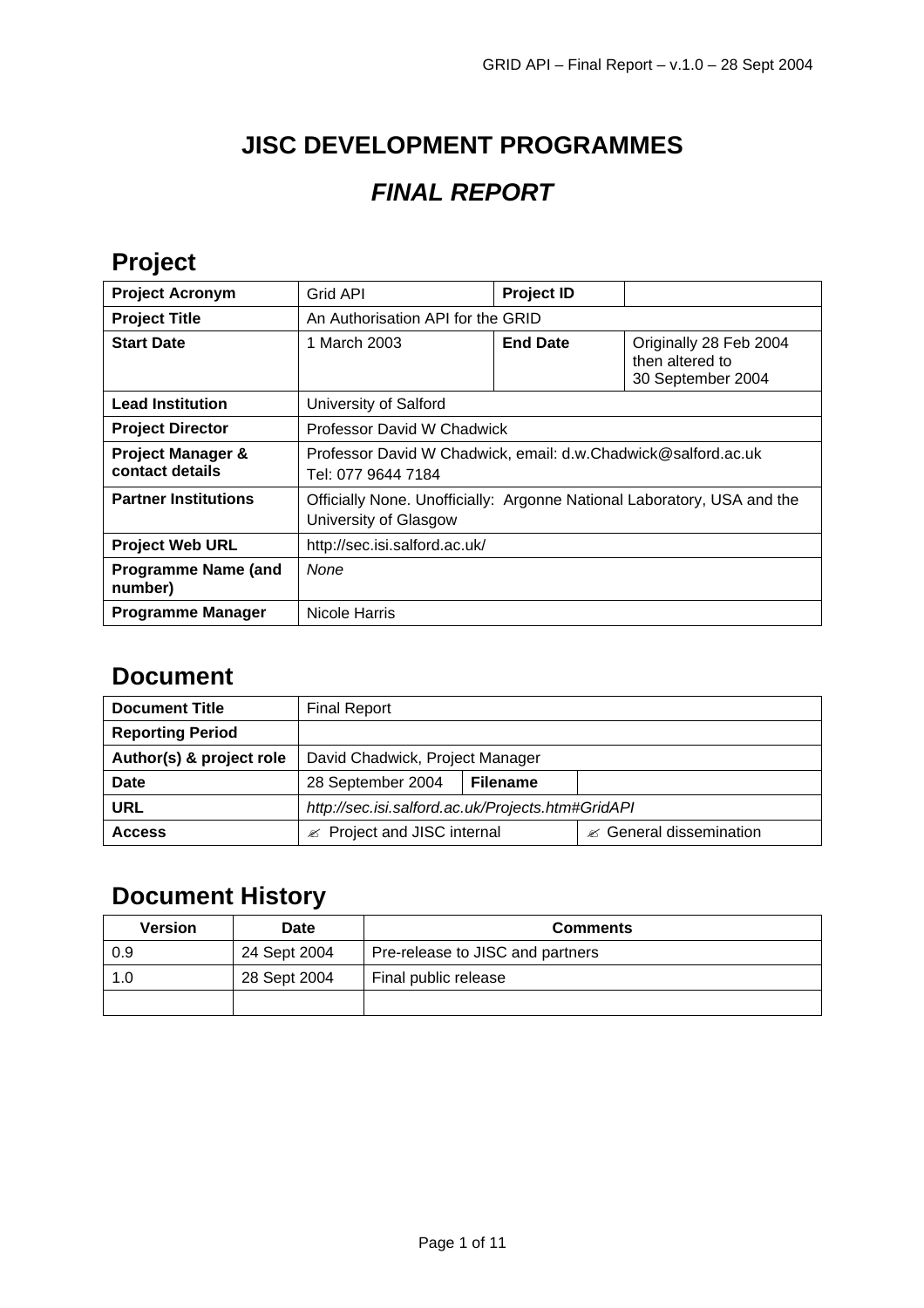#### **Table of Contents**

### **Acknowledgements**

First and foremost, the author would like to thank the Globus Team, Argonne National Laboratory, and Von Welch in particular, for their co-operation and support throughout this project. Without their help it clearly would not have been possible to validate and test the implementation of the GRID Authorisation Interface between the Globus Toolkit and the PERMIS authorisation infrastructure. The Globus Team developed a new version of the Globus Toolkit, v3.3, specifically for this project.

The author would also like to thank Dr Richard Sinnott from the University of Glasgow, for volunteering to validate the implementation of the GRID Authorisation Interface in the BRIDGES project. Without this real life application environment to test the implementation, it would not have been possible to realistically determine if the GRID Authorisation Interface and PERMIS could provide the sort of additional useful authorisation functionality that Grid applications need.

The author would like to thank Chenghao Sun, MSc student at the University of Salford, who chose to study for his dissertation topic "The Usage of a New Role Based Privilege Management Infrastructure – PERMIS – in the BRIDGES Project". This provided useful research results about the overall effectiveness of using an authorisation infrastructure such as PERMIS in a large scale scientific project such as BRIDGES. These results will be useful in guiding future work.

Finally, the author would like to thank JISC for funding this project. Without their support, this project could never have been undertaken in the first place.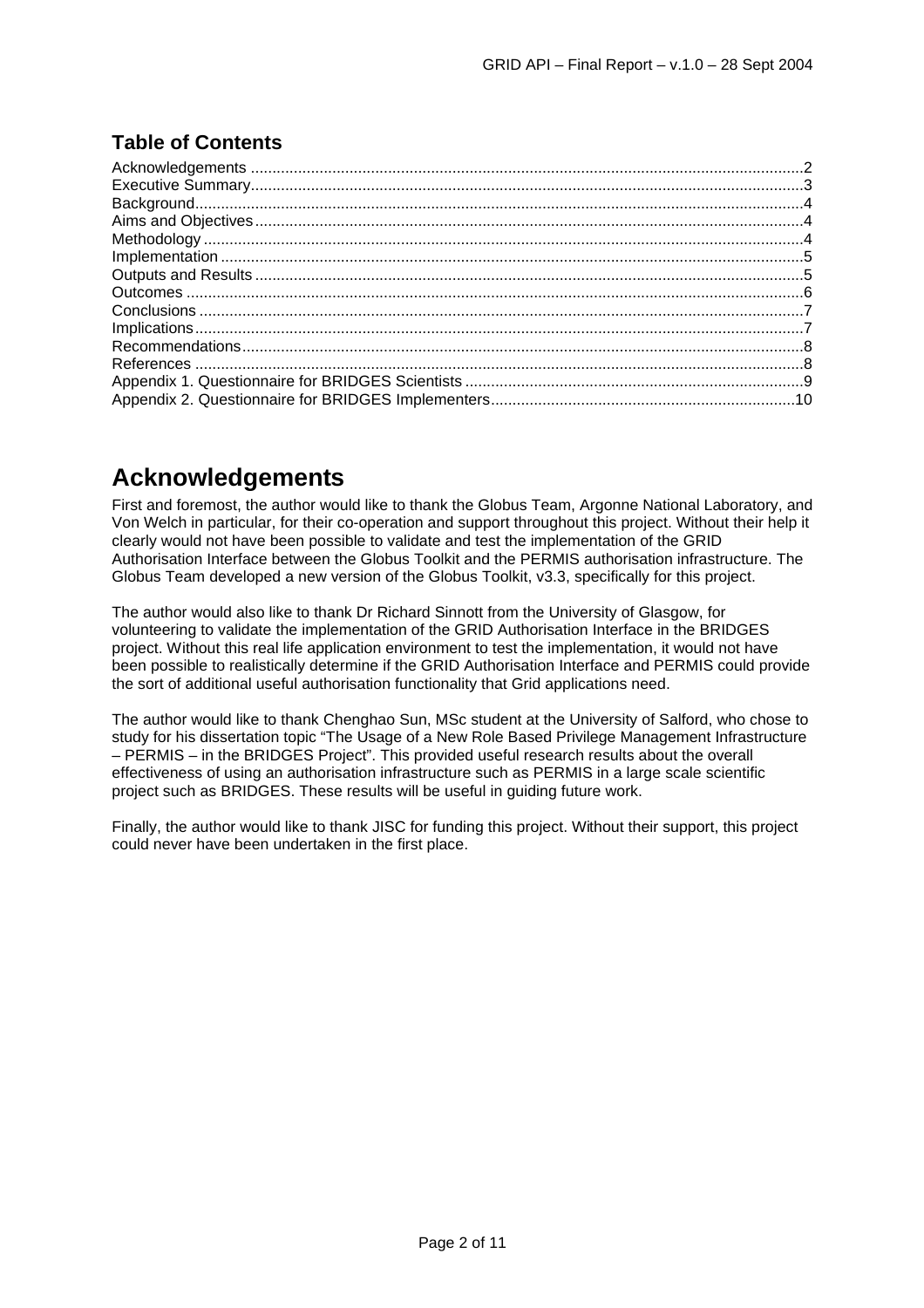### **Executive Summary**

The objectives of this project were threefold.

- Firstly to work with security experts in the Global Grid Forum (GGF) to specify a standard Open Grid Services Architecture (OGSA) authorisation interface, based on the use of the Security Assertion Markup Language (SAML), as a format for requesting and expressing authorization assertions for Grid applications.
- Secondly to implement the specified SAML interface in the PERMIS authorisation system and the Globus Toolkit, and
- Thirdly to validate the implementation in a current Grid project, namely the BRIDGES project at Glasgow University.

Overall, the project has been extremely successful and has achieved more than its stated objectives.

Clearly this project could not have been successful without the active collaboration of the Globus team at Argonne National Laboratory. They gave their verbal assurances, prior to the start of this project, that they would collaborate with us, and implement the final interface in Globus Toolkit. Full credit should be given to them for keeping to this verbal agreement, particularly given the turbulent times that followed the announcement of the migration of Globus Toolkit to web services and WSRF in January 2004. At one point it looked like the implementation in Globus Toolkit might not be produced, which would have severely jeopardised this project, but in the end it was produced just one month later than promised.

Development of the GGF draft specification took much longer than originally anticipated. This is often the case with standard's development, since drafts have to be published for public scrutiny, and issues may arise that were not initially envisaged (in this case a revision of the SAML specification from V1.0 to V1.1). The version of the GGF draft that was implemented in PERMIS and GT3.3 was only finally published by the GGF in June 2004, several months after the implementations had been completed. It is anticipated that the final GGF specification will be published as a GGF standard sometime in 2005. Further, two new features, "action parameters" and "obligations" have been requested to be added to the interface. These features were not part of the original project specification and a new version of the authorisation interface will need to be produced within the GGF to take account of them.

Validation of the implementation in the BRIDGES project could not be quite completed before the close of this project, due to a delay in GT3.3 delivery and other factors. Nevertheless early results show that the addition of an interface to an external authorisation infrastructure such as PERMIS can provide much needed features to Grid applications such as BRIDGES. Studying how users and implementers actually used PERMIS and GT3.3 in BRIDGES also proved to be extremely useful in highlighting problems and issues that will need to be addressed in the future. These include: the need to dynamically change access control policies, the need to better educate users, and the need to standardise common roles for use by all VOs so that roles assigned by one member can be used to control access to the resources of another member.

In conclusion, this project has been extremely successful. It has specified an open standard authorisation interface that can be used by any Grid implementation and it has introduced significant extra functionality into Globus Toolkit v3.3 by coupling it to PERMIS via this interface. Finally, the project has revealed additional research and development work that will need to be undertaken in the future, including: specifying obligations, action parameters, and an interface for dynamically changing policies.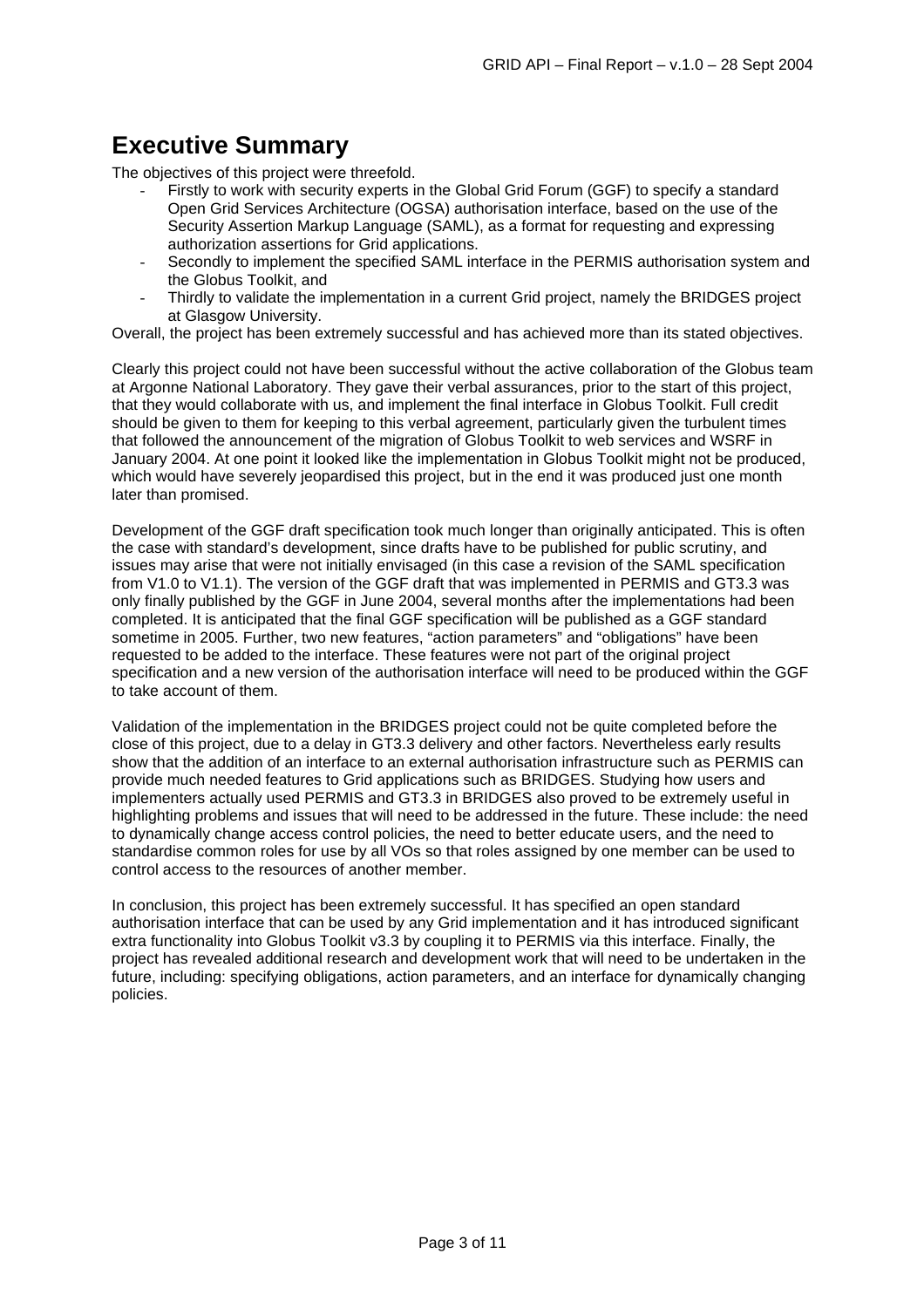## **Background**

The project arose from discussions and presentations at the Globus World Security Workshop in San Diego, 17 January, 2003. Globus Toolkit (GT) already supported a standard authentication infrastructure based on X.509 public key certificates, but did not have a standard authorisation infrastructure. In fact, the authorisation support provided by GT was very simple, based solely on name mappings in a Gridmap file. Several speakers had been invited to give presentations about their authorisation mechanisms. Mary Thompson from the Ernest Orlando Lawrence Berkeley National Laboratory gave a talk about Akenti [6]. The author gave a presentation about the PERMIS authorisation infrastructure [7] developed at the University of Salford under the EC PERMIS project. PERMIS provides strong role based access controls via standard X.509 attribute certificates.

After the presentations, Von Welch, the leader of security developments within Globus, suggested that an authorisation API design team be formed. He and colleagues had already produced an early GGF draft for a standard authorisation interface based on SAML v1.0 [1], and they needed to progress this within the GGF. The author agreed to join this team so that some European input could be added to, what was at that time, a purely US effort. It was also envisaged that the interface could be piloted and validated by a standards' based authorisation infrastructure such as PERMIS.

On return to the UK, the author put a proposal to JISC for funding to help to develop the authorisation interface, and then to implement the interface in PERMIS [8]. JISC agreed to fund the proposal in two phases. Phase 1 was to produce the draft GGF specification, and Phase 2 would be to implement this in PERMIS, subject to satisfactory delivery of Phase 1.

## **Aims and Objectives**

The objectives of this project were initially twofold.

- Phase 1. To work with security experts in the Global Grid Forum (GGF) to specify a standard Open Grid Services Architecture (OGSA) authorisation interface, based on the use of the Security Assertion Markup Language (SAML) [1], as a format for requesting and expressing authorization assertions for Grid applications.
- Phase 2. To validate and test the interface by implementing it in the PERMIS authorisation infrastructure.

JISC agreed to fund the above in two Phases. After Phase 1 was successfully completed, a new objective was informally added to Phase 2, this being:

To validate the GT/PERMIS implementation in a current Grid project, namely the BRIDGES project at the University of Glasgow [9].

This last objective was an informal one, as no additional resources were provided to either Glasgow or Salford to perform the validation, and no contracts were exchanged. Nevertheless both parties fully intended to use their best efforts to perform the validation testing.

## **Methodology**

The methodology used for Phase 1 was the typical methodology used by standards' bodies, namely: update the existing (GGF) draft specification, submit it to review by the (GGF) working group, resolve any issues raised by the WG members, produce a revised version of the draft and continue in this vein until no additional issues are raised by the WG or consensus is reached, or time runs out. Note that this process is potentially unbounded, although most standards' bodies usually have a timeline to work to.

The methodology used for Phase 2 was the standard waterfall systems development model. The final validation step was undertaken by the University of Glasgow, with Salford acting in an advisory and consultancy capacity. This entailed providing email and telephone support to Glasgow, and visiting Glasgow during September 2004 to help them overcome some of their difficulties.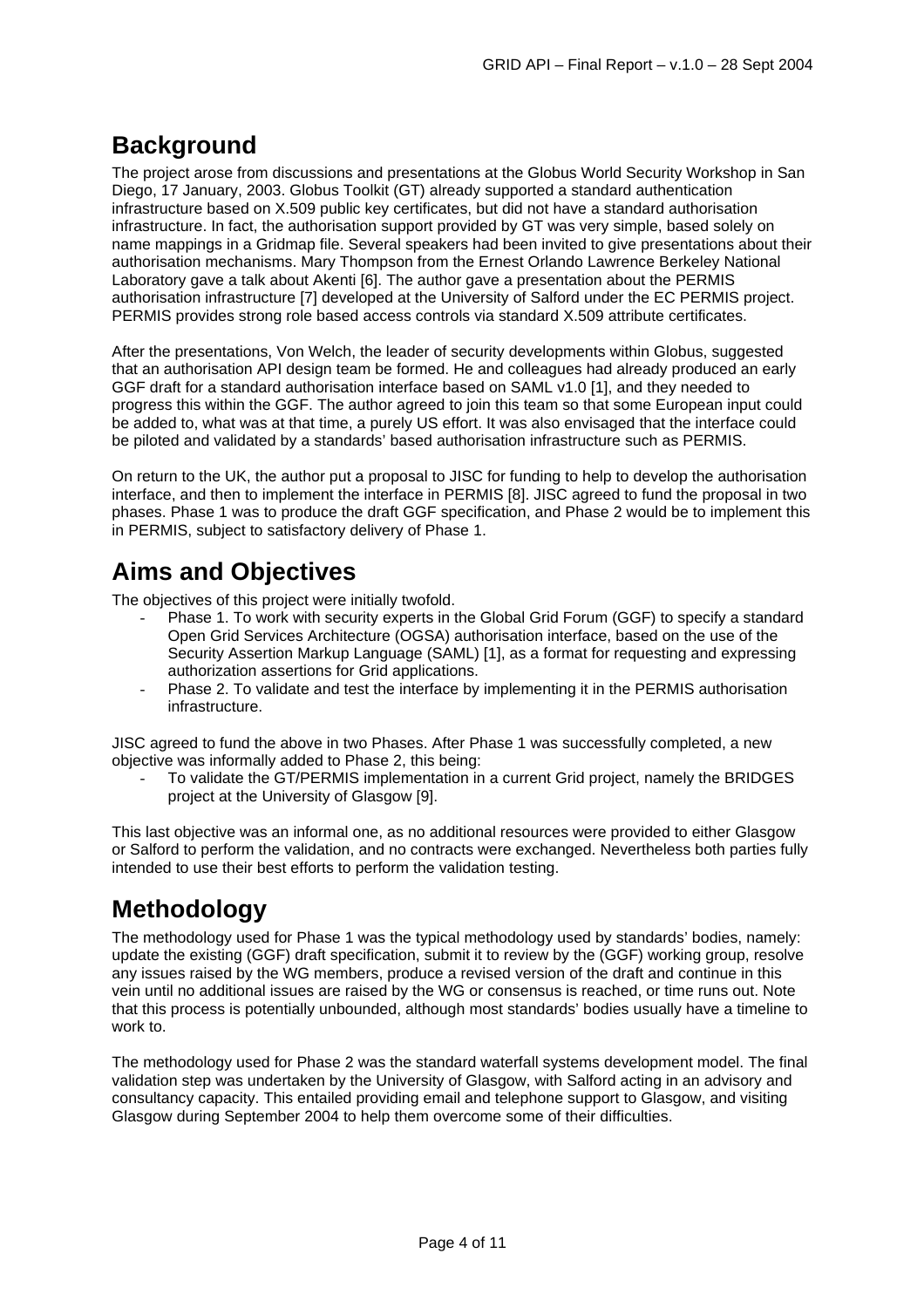## **Implementation**

Phase 1 was planned so that each new versions of the GGF draft was available for download and comment by the GGF members prior to each GGF meeting. The author then attended the GGF meeting to present the latest version of the draft and to answer any questions and issues raised. In practice most of the editorial work was done by the author and by Von Welch. The work progressed according to the methodology. However, more cycles were performed than originally anticipated, and in fact, the cycle still has not quite finished. One of the reasons for the increase in cycles, was due to SAML v1.1 being published in September 2003 [2], which necessitated a significant change to the interface specification. Then during summer 2004 two things happened. Firstly validation testing by the University of Glasgow requested that an additional feature "action parameters" be added to the specification, and another GGF member requested that "obligations" be added to the interface specification. Although neither was within the scope of the current project, nevertheless they both provide useful features to be added to the interface specification. These issues were discussed at the GGF meeting in Brussels in September 2004, and it was agreed to freeze Version 1 of the interface in its current form with the existing features so that it can progress to GGF standard status, and to incorporate all new features in Version 2 that can be progressed separately.

Phase 2 was planned so that the implementation of the interface in PERMIS and GT3 would coincide as nearly as possible. The target date for completion was the beginning of April 2004. The implementation by Salford went according to plan. However, the planned implementation by the Globus team suffered a severe setback when it was announced in January 2004 that GT would move to web services and WSRF. Initially it looked like the planned implementation of the authorisation interface may be postponed indefinitely. However, after two months things stabilised somewhat at Argonne, and the importance of the authorisation interface work was recognised by the Globus management. The interface was duly implemented just one month after its original target date and was made available May 2004.

Concerning the implementation at Salford, adding SAML to PERMIS using OpenSAML was not too complex. However, the complexity of implementing PERMIS as a Globus web service was underestimated, due to the volume of web services and Globus documentation that needed to be understood prior to implementation. Furthermore, the time difference between the geographical locations of Salford and Chicago caused significant delays in responses to our support requests. Fortunately the developer, Dr Sassa Otenko, was outstanding, and he managed to finish the implementation on time.

Validation of the GT3.3/PERMIS implementation by the University of Glasgow had to start late due to the late delivery of GT3.3 by the Globus team. It was also further delayed due to the summer vacations and the honeymoon of the main Salford developer (Dr Otenko). Furthermore, the Globus team did not publish GT3.3 on their normal download page under latest releases, but rather on a (partially hidden) research/experimental page. Consequently the implementer at Glasgow downloaded the latest published GT release (which actually did not have the authorisation interface in it) and then wasted considerable time trying to get this to interwork with PERMIS, which of course it was unable to do. It was only after Salford staff visited Glasgow in September 2004 that this problem was recognised and that proper interworking tests could start. Consequently they were not finished by the time this report was written. Nevertheless some valuable results were still obtained in time for this report. It is also worth noting that the University of Glasgow are exploring this Grid API within the JISC funded DyVOSE project [11].

Finally, an additional piece of research was carried out by Chenghao Sun from the MSc in Managing IT degree at the University of Salford. The aim was determine how usable the combined GT3.3/PERMIS implementation is within the BRIDGES project and to present his finding in his MSc dissertation [4]. This necessitated him producing questionnaires for BRIDGES users and implementers (see Appendices 1 and 2), then interviewing them and analysing the results.

## **Outputs and Results**

The first significant output of the project is the publication of the GGF authorisation interface [3]. This interface is likely to become widely accepted in the Grid community, as different researchers start to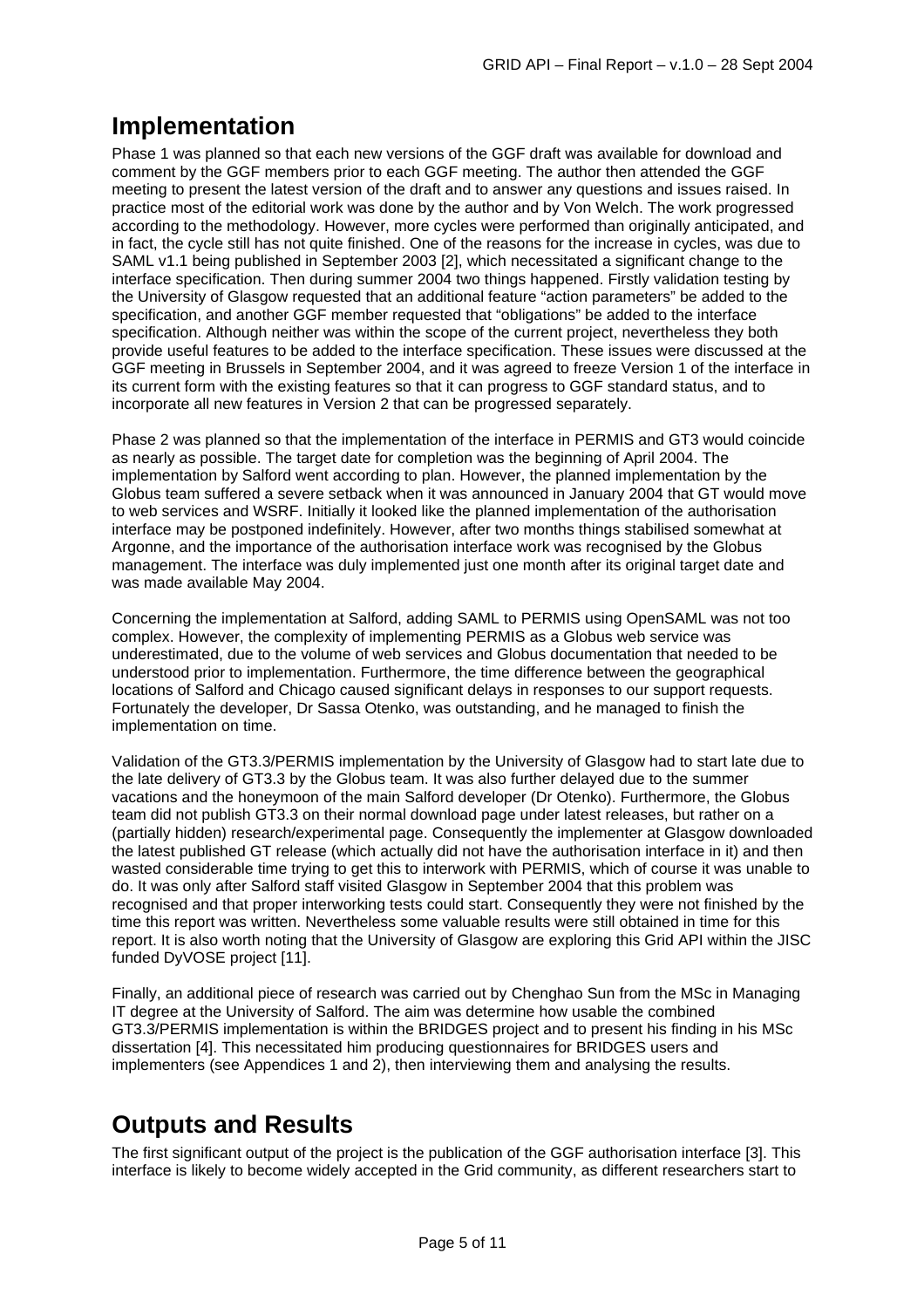implement it. We are already aware of 4 groups of researchers who are at various stages of implementation. It is anticipated that this will become a final Grid specification in 2005.

The second significant output is the implementation of the interface in Globus Toolkit v3.3 and in the PERMIS authorisation infrastructure, providing Globus with its first plug and play comprehensive authorisation system. Both the GT3.3 and PERMIS implementations have been distributed worldwide via the US NMI release.

The third output is the presentation of a paper describing the SAML implementation in GT3.3/PERMIS at the IFIP CMS2004 conference in Windermere, September 2004 [10].

The fourth (indirect) output of this project will be a report from the BRIDGES project describing their experiences of using the combined GT3.3/PERMIS implementation. This was described in outline in [12] however a more detailed exploration of this interface usage is to be documented in the upcoming BRIDGES project deliverables.

The fifth (indirect) output of this project is a prototype standalone SAML enabled PERMIS Authorization Decision Engine, which allows the use of PERMIS Authorization separately from GT3.3. It receives SAML Authorisation Decision Queries and responds with SAML Authorisation Decision Statements, as defined by the GGF standard. The standalone PERMIS Authorisation Decision Engine could be used in one of the Shibboleth-PERMIS integration scenarios, whereby a number of protected Apache Web-servers could contact a central PERMIS Authorisation Decision Engine for access control decisions.

The sixth (indirect) output of this project will be the MSc dissertation [4] which provides an objective view of how a role based access control system such as PERMIS can be used by users and implementers in the BRIDGES project. This dissertation has already highlighted areas where future work will be needed in this space, regardless of which technology is actually used. This includes: education of end users to understand what security mechanisms are available to them and how they can best be used by them to protect their data; standardisation of a set of common attributes and values that can be used universally by VO members, regardless of the VO they are in; and an ability to quickly and easily dynamically change access control policies as VO roles and shared data sources change within the scientific experiments. One other finding was the mismatch between user expectations and technology capabilities. One (Some??) user thought that individual database columns should have separate policies protecting them, but given that a project like BRIDGES has potentially millions of database columns, this could not be enacted using the current PERMIS infrastructure.

#### **Outcomes**

In some ways the project has exceeded the original objectives set for it, and in other ways it has fallen somewhat short. Taking the latter first, it was originally anticipated that the GGF authorisation interface specification would have been finished and published as a GGF standard by the end of this project. This has not happened due to several reasons. Firstly the wheels of the GGF standards making process ground more slowly than originally anticipated, secondly, the underlying OASIS standard on which the work was based changed versions midway through, and thirdly, interest in the work (which is a good thing) meant that additional features outside the scope of the original project, were requested by some GGF participants. The net result of this is that version 1 of the interface specification will only finish progressing through the GGF during 2005, and that a second version now needs to be developed to take account of the new requirements. This in itself is not a bad thing, if it means that more people will want to implement the specification because it contains features that they require.

There was a slight shortfall in the informal objective to validate the authorisation interface in the BRIDGES project. This was caused by the delay in producing GT3.3, which caused a delay in the BRIDGES project being able to complete its integration validation testing before the end of this project. However we expect that this shortfall will eventually be rectified when BRIDGES produces its final report.

The ways in which this project has exceeded its original objectives are as follows: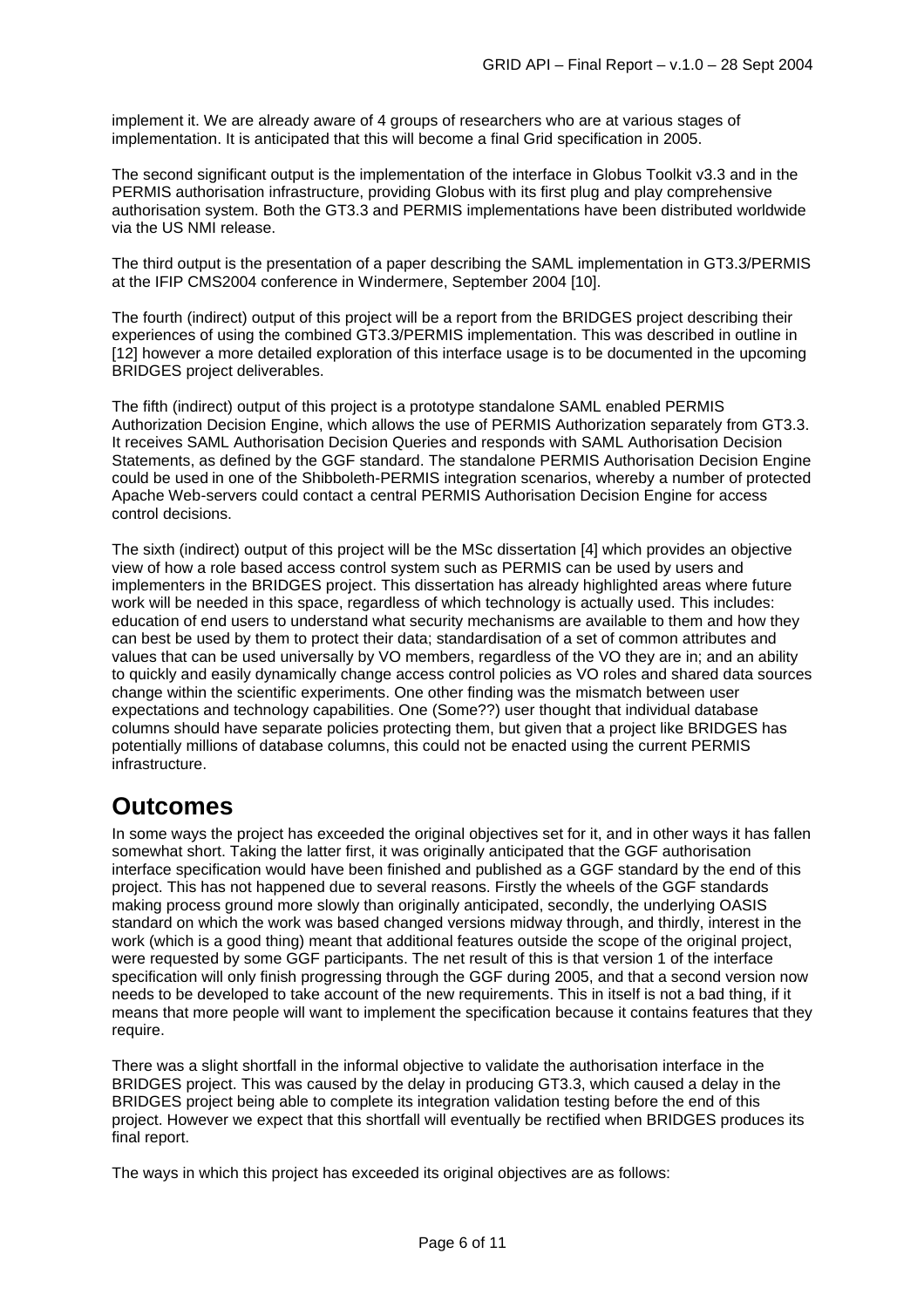- Firstly the PERMIS implementation can now be called by GT3.3 as either an internal authorisation decision handler or as a standard Grid service via SAML. Only the latter was originally proposed.
- Secondly, the PERMIS implementation can now run as a standard SAML Authorisation Decision Engine as well as a standard Grid service. Only the latter was originally proposed.
- Finally, additional research was carried out by Chenghao Sun, MSc student, into the usability of an integrated GT/PERMIS system. This has given valuable insights into the sorts of problems and issues that still need to be addressed when providing a sophisticated access control interface to a complex Grid application such as BRIDGES, regardless of the technology actually being used.

#### **Conclusions**

In conclusion, the project has been very valuable. It has allowed a standard authorisation interface for Grids to be specified and standardised within the GGF, which will allow Grid applications to seamlessly mix and match authorisation infrastructures with Grid co-ordinating software such as Globus Toolkit. It has shown that the interface works and can provide a basic authorisation service to Grid applications. Finally, it has shown were further work is needed in the future, both in educating users and in making policy based authorisation software more scalable and dynamically changeable.

## **Implications**

The multimillion-euro EGEE project intends to implement the authorisation interface developed by this project in their Grid infrastructure. Once it has this interface, the EGEE project should seriously consider using the PERMIS authorisation infrastructure instead of or as well as VOMS. PERMIS already provides many more sophisticated features than VOMS including comprehensive policy driven decision making, support for push and pull modes, and static delegation of authority. It will shortly provide even more features such as static and dynamic separation of duties and dynamic delegation of authority. Since the UK is investing heavily in PERMIS development, it ought to capitalise on this investment in the EGEE project for the benefit of its European partners.

Additional features have been requested to be added to the current interface specification. "Action parameters", requested by the University of Glasgow, and "obligations", requested by the US Primea developers, are two such features. This means that further work will be needed to enhance version 1 of the interface specification (the author has already produced a straw man revised version containing obligations which was presented to the GGF meeting in Brussels, September 2004).

The PERMIS implementation currently supports the passing of action parameters, but neither the SAML interface nor Globus Toolkit support this. Work will be needed to add this once the GGF specification has been agreed upon.

The PERMIS implementation currently does not support obligations. Work will be needed to add this feature to PERMIS and to the SAML interface once it is standardised within the GGF. Note however that the most difficult work in supporting obligations is not within the authorisation infrastructure or the SAML interface, but rather is within the obligation enforcement function that will need to enact the obligations that are passed to it.

SAMLv2.0 is expected to be released shortly. At the time of writing it is at Committee Draft stage. The implication here is that maintenance work will be needed on version 1 of the interface specification to allow it to migrate to SAMLv2.0.

The BRIDGES project found that new access control policies need to be dynamically created and invoked as new roles and new data sources are added to the scientific experiments. There has been informal discussion within the GGF for a new management interface specification to be developed that will allow commands to be sent to a Policy Decision Point (such as in PERMIS) telling it to change its policy. It would be useful to define such a protocol in the GGF and to implement it in PERMIS.

An unanticipated spin off from this project is a standard SAML supporting stand alone PERMIS authorisation decision engine (as opposed to a Grid service one). Such a stand alone engine can be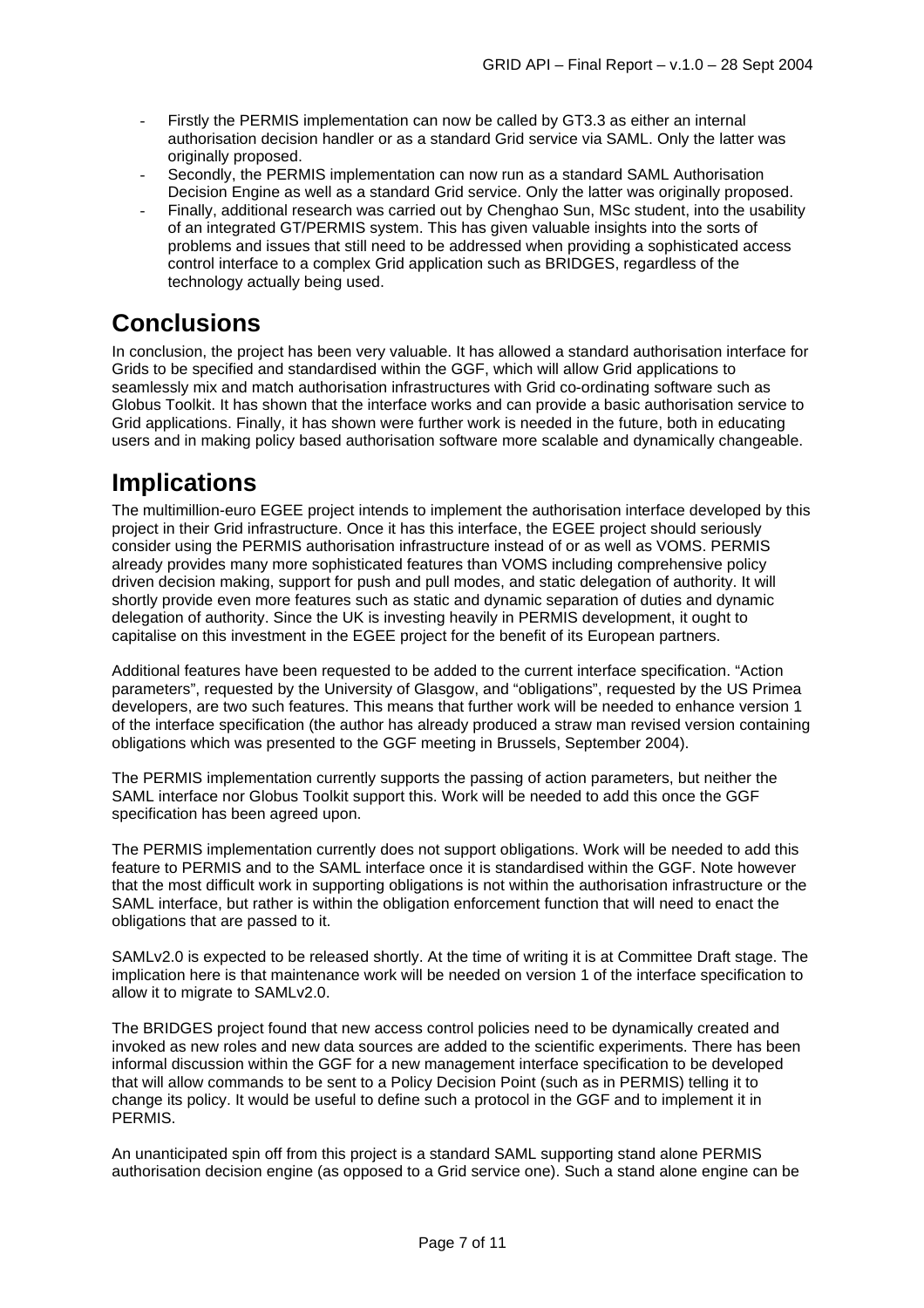used by other SAML supporting mechanisms such as Shibboleth and Liberty Alliance. This may be of value to the academic community, say, by providing a centralised authorisation service. *Note that this interface is different to the deliverables of the JISC SIPS project, which is providing an integrated Shibboleth-PERMIS implementation rather than a stand alone one.*

#### **Recommendations**

The author recommends that other Grid projects that need a flexible role based access control scheme should consider using the combined GT3.3/PERMIS implementation.

#### **References**

[1] OASIS. "Assertions and Protocol for the OASIS Security Assertion Markup Language (SAML)". 19 April 2002. See http://www.oasis-open.org/committees/security/

[2] OASIS. "Assertions and Protocol for the OASIS Security Assertion Markup Language (SAML) V1.1", 2 September 2003

[3] Von Welch, Frank Siebenlist, David Chadwick, Sam Meder, Laura Pearlman. "Use of SAML for OGSA Authorization", June 2004, Available from https://forge.gridforum.org/projects/ogsa-authz [4] Chenghao Sun "The Usage of a New Role Based Privilege Management Infrastructure PERMIS in the BRIDGES Project", MSc dissertation, University of Salford, to be submitted October 2004 [5] Von Welch, Frank Siebenlist, David Chadwick, Sam Meder, Laura Pearlman. "Use of SAML for OGSA Authorization", Sept 2004, Available from https://forge.gridforum.org/projects/ogsa-authz [6] Johnston, W., Mudumbai, S., Thompson, M. "Authorization and Attribute Certificates for Widely Distributed Access Control," IEEE 7th Int Workshops on Enabling Technologies: Infrastructure for Collaborative Enterprises (WET ICE), Stanford, CA. June, 1998. Page(s): 340 -345 (see also http://www-itg.lbl.gov/security/Akenti/)

[7] D.W.Chadwick, A. Otenko, E.Ball. "Role-based access control with X.509 attribute certificates", IEEE Internet Computing, March-April 2003, pp. 62-69.

[8] D.W.Chadwick. "CASE for SUPPORT. An Authorisation API for the GRID". February 2003 [9] R.O. Sinnott, D. Gilbert, D. Berry, E. Hunt, M. Atkinson, BRIDGES: Security Focused Integration of Distributed Biomedical Data, Proceedings of the UK e-Science All Hands Meeting, Nottingham, September 2003.(www.brc.dcs.gla.ac.uk/projects/bridges).

[10] David W Chadwick, Sassa Otenko, Von Welch. "Using SAML to link the GLOBUS toolkit to the PERMIS authorisation infrastructure". Proceedings of Eighth Annual IFIP TC-6 TC-11 Conference on Communications and Multimedia Security, Windermere, UK, 15-18 September 2004

[11] Dynamic Virtual Organisations for e-Science Education,

http://www.jisc.ac.uk/index.cfm?name=project\_dyvose&src=alpha

[12] R.O. Sinnott, D.W. Chadwick, Experiences of using the GGF SAML Authz interface, Proceedings of the UK e-Science All Hands Meeting, Nottingham, September 2004.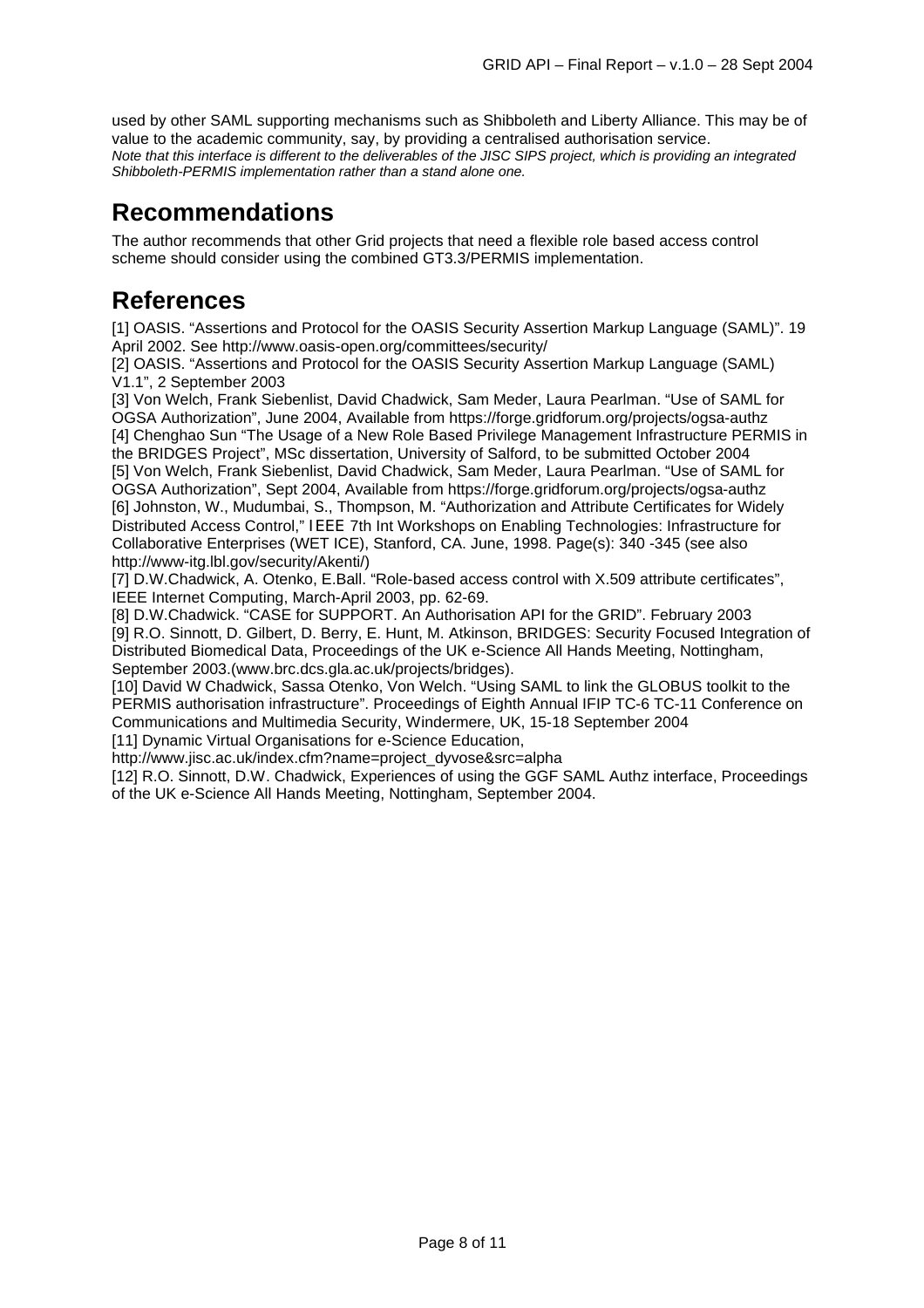#### **Appendix 1. Questionnaire for BRIDGES Scientists**

*Place: Time:* 

*Name of Interviewee: Position in the BRIDGES project:*

*Hello, my name is Chenghao Sun, and I am currently an MSc student at the University of Salford. I am doing some research on the security requirement of the BRIDGES project and wondered if you could spare around 20 minutes to complete this questionnaire.* 

Q1. What data are you sharing via the Bridges system? Could you generally describe the significance of the data?

- Q2. a) Do you want to share your data in the BRIDGES system with others?
	- ?Yes, some of my data ?Yes, all of my data ?No
	- b) If yes, who is sharing your data with you?
	- c) Who is allowed to modify, delete or add to the data?
- Q3. How do you classify the security level of your data? (For example, public data that can be shared by all users in the system, semi-public data that can be accessed by some partners, etc)
- Q4. a) Do you think that scientists using BRIDGES system should be divided into groups (e.g. based on their roles or departments) that have different rights to access the data in the system? ?Yes ?No ?I don't know

b) If so, how many roles/groups are needed to be classified to access your data? What are they? c) If not, how do you decide who can access the data (e.g. is it by named individuals). (If this is the case then go next to Q12)

Q5. What permission should be set for each role/group? (e.g. read, update, add or delete some data)

Q6.Are there any hierarchical relationships between these roles/groups? (Such as manager and normal staff, the manager should have all the rights of normal staff) If YES, please write comment.

Q7. Are there mutual exclusion relationships (such as purchasing manager and accounts payable manager, the same person not permitted to belong to both roles) between the roles/groups? If YES, what are they?

Q8. Do you think the system will grow large in the future for example lots of new users or some other research sites will get involved? ?Yes ?No ?I don't know

Q9. In your opinion, how fine-grained should be the permission of access granted to users? ?Access to a whole DB server ? Access to DB tables ? Access to individual DB fields or rows ?Access to DB columns

? other measures to divide information targets

Q10.Before the introduction of the BRIDGES system did extend scientists get access to your data?

If so was this based on their roles? ?Yes (*Go to Q11*) ?No (*Go to Q12*) ?I don't know

Q11. Do you think it is easy to assign the roles and their permissions? ?Yes ?No why ?I don't know

Q12. Do you know what access policy was used by your site before PERMIS was used? If YES, please describe it.

#### **THANK YOU FOR YOUR ASSISTANCE!**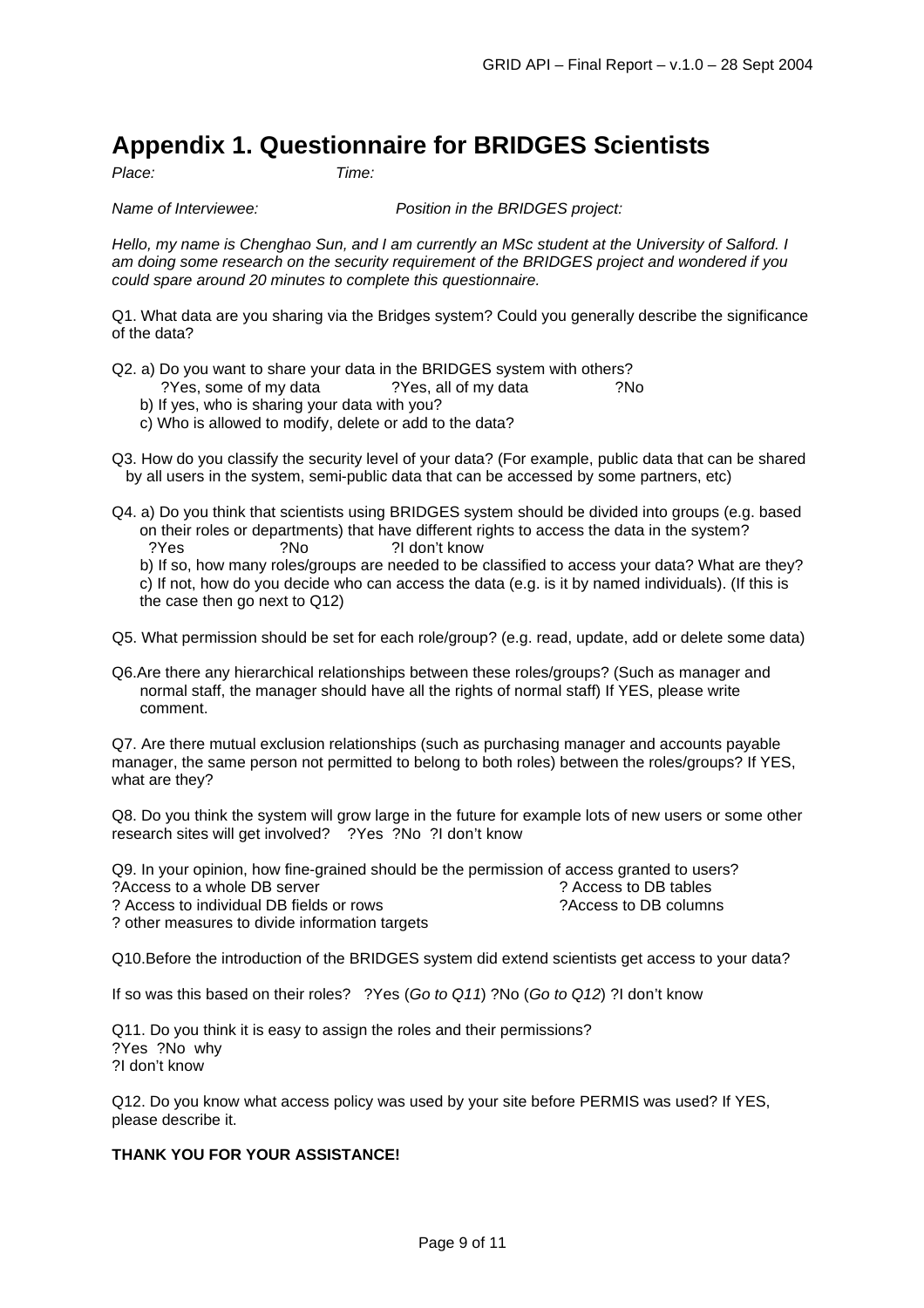#### **Appendix 2. Questionnaire for BRIDGES Implementers**

*Place: Time:* 

*Name of Interviewee: Position in the BRIDGES project:*

*Hello, my name is Chenghao Sun, and I am currently an MSc student at the University of Salford. I am doing some research on the usability of the PERMIS system in the BRIDGES project and wondered if you could spare around 20 minutes to answer a few questions.*

- 1. Generally, how good do you think the PERMIS system is as an authorization infrastructure for the BRIDGES project? ?Very good ? Good ?Acceptable ? Inappropriate
- 2. Please briefly describe the configuration that you have adopted (LDAP, GGF Authz, SAML interface?, Java API? Etc.)
- 3. How did you find the PERMIS cookbooks and documentation?
- 4. Could you please suggest any improvements that should be made to the cookbooks and documentation?
- 5. What was your role in the application of the PERMIS infrastructure?
- 6. Would you like to list the tasks that you have undertaken so far during the application of the PERMIS infrastructure?
- 7. Would you like to list the tasks that you still have to undertake during the application of the PERMIS infrastructure
- 8. From your experience, do you think the integration project with the PERMIS system is time consuming?
	- ? Yes, I waste lots of time ? Yes, but just a little bit more than I imaged
	- ? No, It is ok ? No, it is quite easy and convenient
- 9. How much time have you spent on the PERMIS aspect of your project so far (in hours)? Do you think it is time consuming?
- 10. How much time do you think it will take in total (in hours)
- 11. If you used the Policy Management Graphical User Interface for constructing PERMIS policies please answer the following questions:
	- i. How much do you like the tool (on a scale from 1 (very poor) to 10 (very good)
	- ii. Was it quick and easy to learn to use (on a scale from 1 (very slow/difficult) to 10 (very good/fast/easy)
	- iii. Did it allow you to produce the policy you needed ?Yes ?No
	- iv. What did you not like about the tool
	- v. What did you like about the tool
	- vi. Do you have any suggestions for improvements
- 12. To what extent do you need to change the local authorization policy during the integration? ?totally ?a large part ?a small part ? none
- If there is any changes, could you describe them
- 13. What tool did you use to create X.509 Attribute Certificates for the users.
- 14. How did you like it (on a scale from 1 (very poor) to 10 (very good)  $?$